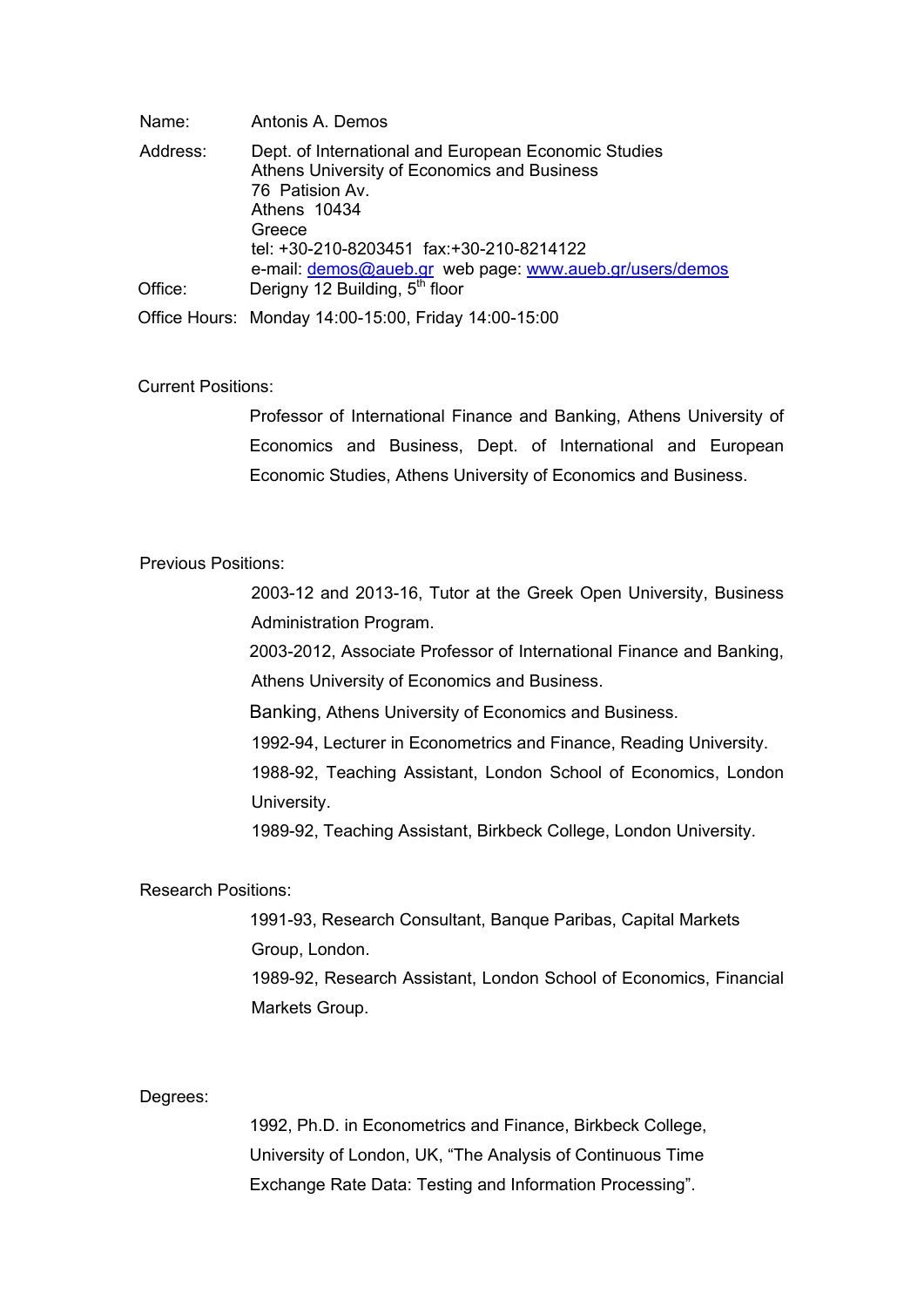1989, Msc in Econometrics and Mathematical Economics, London School of Economics and Political Sciences, University of London, UK.

1987, Certificate in Economics and Econometrics, Southampton University, UK.

1986, B.Sc. in Mathematics, National and Kapodistrian University of Athens, Athens, Greece.

Research Interests:

Asymptotic Expansions, Time Series Non-linear Models, Econometric Applications in Finance, Asset Pricing Models, Market Efficiency.

Publications in International Journals:

- 1) (2017) "On the Validity of Edgeworth Expansions and Moment Approximations for Three Indirect Inference Estimators" (with S. Arvanitis), Journal of Econometric Methods (forthcoming).
- 2) (2016) "Estimation and Properties of a Time-Varying EGARCH(1,1) in Mean Model" (with S. Anyfantaki), Econometric Reviews 35, 293-310.
- 3) (2015) "A Class of Indirect Inference Estimators: Higher Order Asymptotics and Approximate Bias Correction" (with S. Arvanitis), Econometrics Journal 18, 200-241.
- 4) (2014) "Valid Locally Uniform Edgeworth Expansions for a Class of Weakly Dependent Processes or Sequences of Smooth Transformations" (with S. Arvanitis), Journal of Time Series Econometrics 6, 183-235.
- 5) (2013) "Edgeworth and Moment Approximations: The Case of MM and QML Estimators for the MA(1) Models" (with D. Kyriakopoulou), Communications in Statistics-Theory and Methods 42, 1713-1747, DOI: 10.1080/03610926.2011.597919.
- 6) (2011) "Estimation and Properties of a Time-varying GQARCH(1,1)-M Model" (with S. Anyfantaki), Journal of Probability and Statistics, vol. 2011, Article ID 718647, 39 pages, 2011. doi:10.1155/2011/718647.
- 7) (2007) ''UK Stock Market Efficiency and the Risk Premium'' (with G. Vasilellis), Multinational Finance Journal 11, 97-122.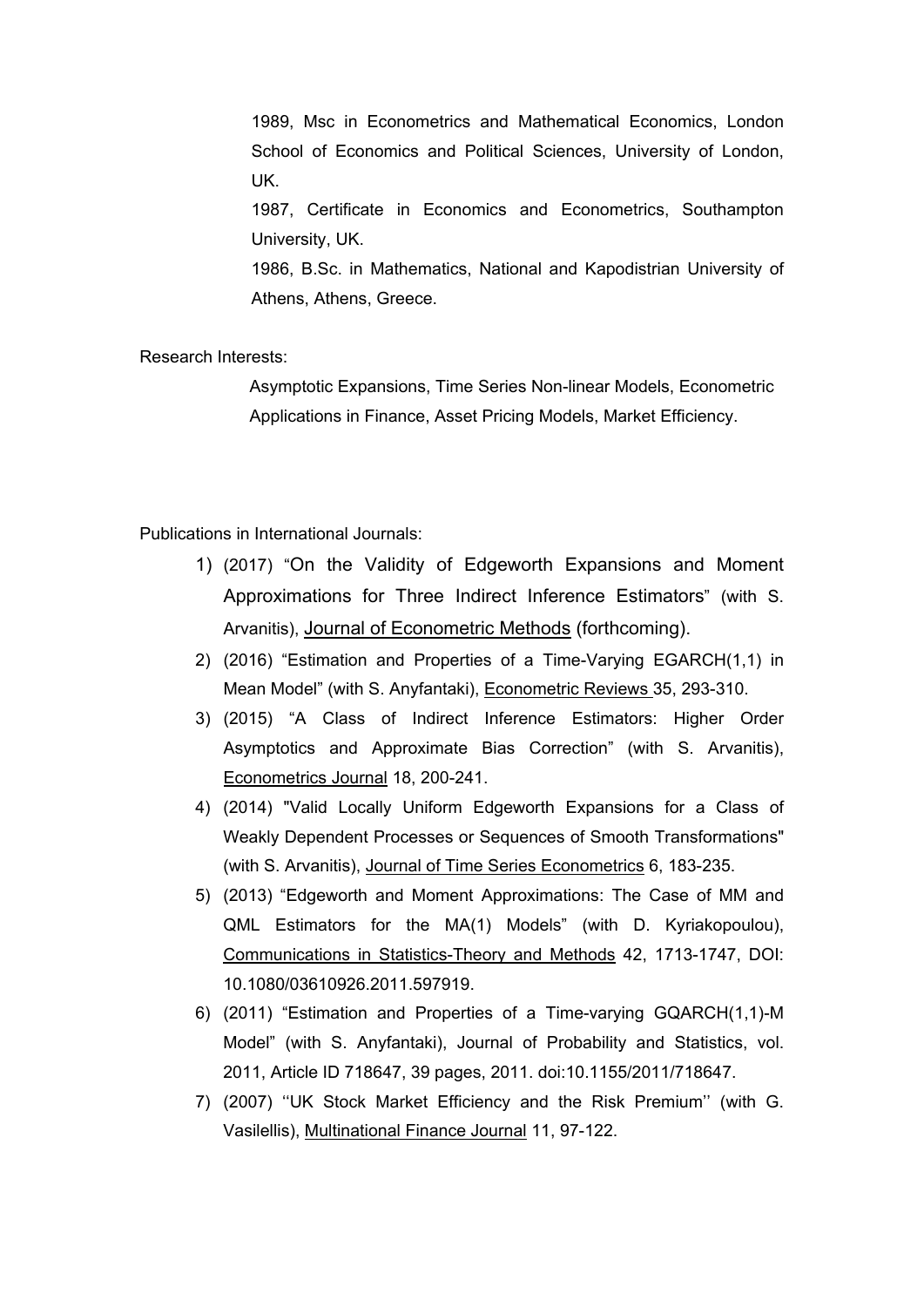- 8) (2004) "An event study analysis of outward foreign direct investment: the case of Greece" (with F. Filippaios, and M. Papanastassiou), International Journal of the Economics of Business Vol. 11/3, 329-348.
- 9) (2004) ''Time Dependence and Moments of a Family of Time-Varying Parameter GARCH in Mean Models'' (with S. Arvanitis), The Journal of Time Series Analysis 25, 1-25.
- 10) (2002) "Moments and Dynamic Structure of a Time-Varying-Parameter Stochastic Volatility in Mean Model", The Econometrics Journal 5.2, 345- 357.
- 11) (1998) ''Testing Asset Pricing Models: the Case of Athens Stock Exchenge'' (with S. Parissi) Multinational Finance Journal, 2, 189-223. Best Paper Award, 1998 issue.
- 12) (1998) ''Testing for GARCH Effects: A One-sided Approach'' (with E. Sentana) Journal of Econometrics, 86, 97-127.
- 13) (1998) ''An EM Algorithm for Conditionally Heteroskedastic Factor Models'' (with E. Sentana) Journal of Business and Economic Statistics, 16.3, 357-361.
- 14) (1996) ''The Interaction between Frequency of Market Quotations, Spread, and Volatility in the Foreign Exchange Market'' (with C. Goodhart), Applied Economics, 28, 337-386.
- 15) (1993) ''Observations on the Swiss Franc/Dollar Spot Rate, via Quotations on the Reuters Screens'' (with C. Goodhart), Financial Markets and Portfolio Management 7.
- 16) (1992) ''Observations on the European Currency Unit/Dollar Spot Rate, via Quotations on the Reuters Screens'' (with C. Goodhart), ECU Newsletter, June.
- 17) (1992) ''Observations on the Dutch Guilder/Dollar Spot Rate, via Quotations on the Reuters Screens" (with C. Goodhart), Bank-en Effectenbedrijf, June.
- 18) (1991) ''Reuters Screen Images of the Foreign Exchange Market Continued: The Yen/Dollar and the Pound/Dollar Spot Market'' (with C. Goodhart), The Journal of International Securities Markets, Spring.
- 19) (1990) ''Reuters Screen Images of the Foreign Exchange Market: The Deutschemark/Dollar Spot Market'' (with C. Goodhart), The Journal of International Securities Markets, Winter.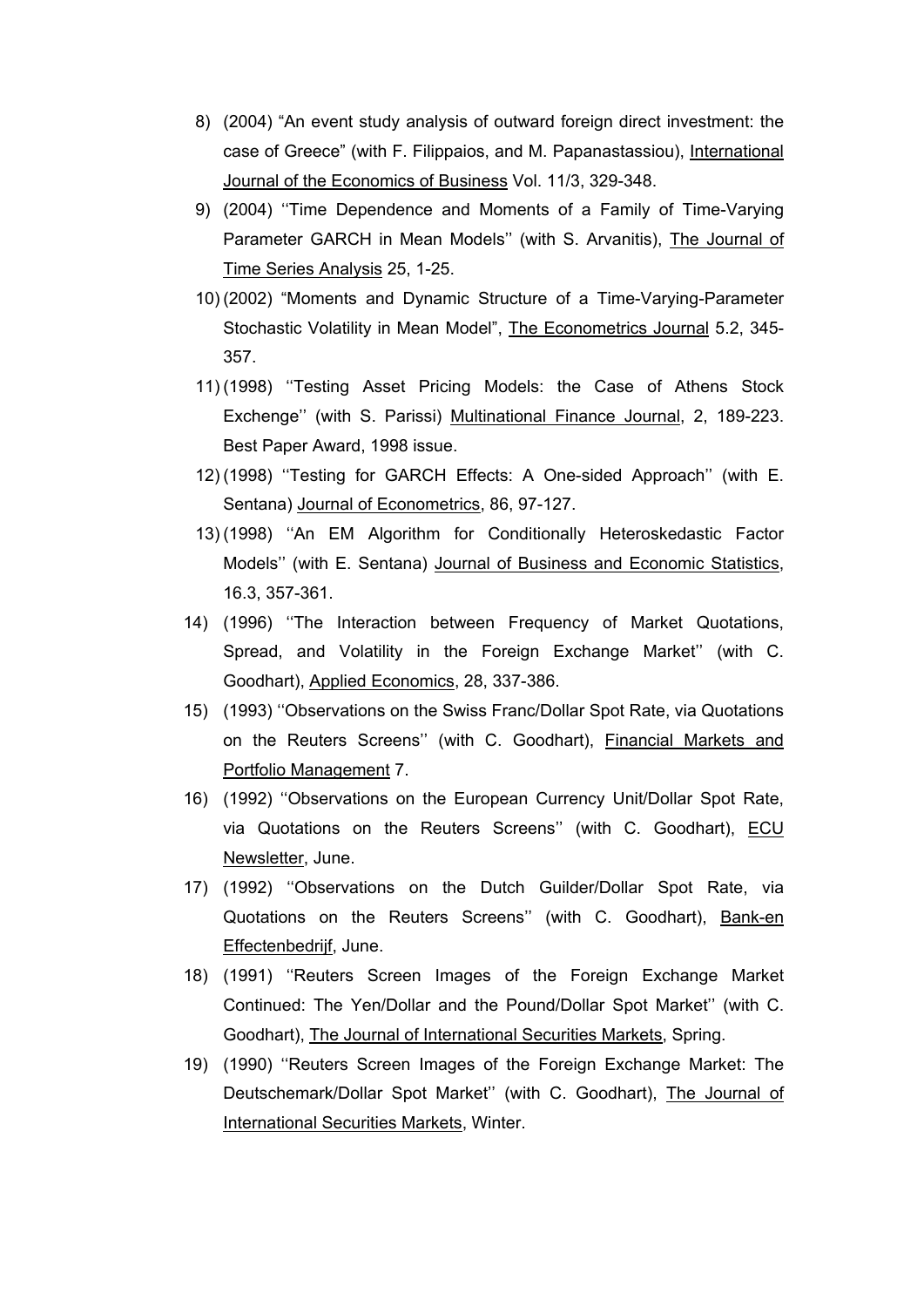Other Publications:

- 1) (2004) ''Conditional Heteroskedasticity in Mean Models" (with S. Arvanitis) in Quantitative Methods in Finance in Honor of Prof. A. Kintis, Editor A. Refenes, Typothito, 2004.
- 2) (1999) ''Central Limit Theorem for Squared MA Infinity Process'' Problem 99.6.1 in Econometric Theory, 1999, p.901.
- 3) (1994) ''Risk and Return in January: Some UK Evidence'' (with E. Sentana and M. Shah) in Econometric Analysis of Financial Markets, Editors: J. Kaehler and P. Kugler, Physica-Verlag, 1994.
- 4) (1993) ''No Evidence of Chaos but Some Evidence of Multifractals in the Foreign Exchange and Stock Markets'' (with C. Vassilicos and F. Tata) in Application of Fractals and Chaos. The Shape of Things, Editors: A.J. Crilly, R.A. Earnshaw and H. Jones, Springer-Verlag, 1993.

International Conferences:

- 25-29/8/2014: **Econometric Society European Meeting** 2014 (ESEM) Toulouse, France, "A New Class of Indirect Inference Estimators: Higher Order Asymptotics and Approximate Bias Correction".
- 27-31/8/2012: **Econometric Society European Meeting** 2012 (ESEM) Malaga, Spain, "A New Class of Indirect Estimators: Higher Order Asymptotics and Approximate Bias Correction".
- 17-19/12/2011: **Computational and Financial Econometrics** (CFE11) London, UK, "Estimation of a Time-Varying EGARCH(1,1)-AR(1)-M Model".
- 29-31/10/2009: **Computational and Financial Econometrics** (CFE 09) Limassol, Cyprus, "Estimation of a time-varying GQARCH-M Model".
- 13/12-15/12/2007: **18th EC2 Meeting**, Faro, Portugal, "The Asymptotic Expansions of MM and ML Estimators for MA(1) Models with Mean".
- 22/5-25/5/01: **The Econometrics of Financial Markets**, Delphi. Organizing Committee.
- 13/7-15/7/2000: **ESRC Econometric Study Group Annual Conference**, Bristol. ''The Autocorrelation Function of Conditionally Heteroskedastic in Mean Models''.
- 29/8-2/9/1998: **Econometric Society European Meeting**, Berlin,''UK Stock Market Efficiency and the Risk Premium''. Also Chairperson in ''Financial Econometrics II'' Section IX-EC-210.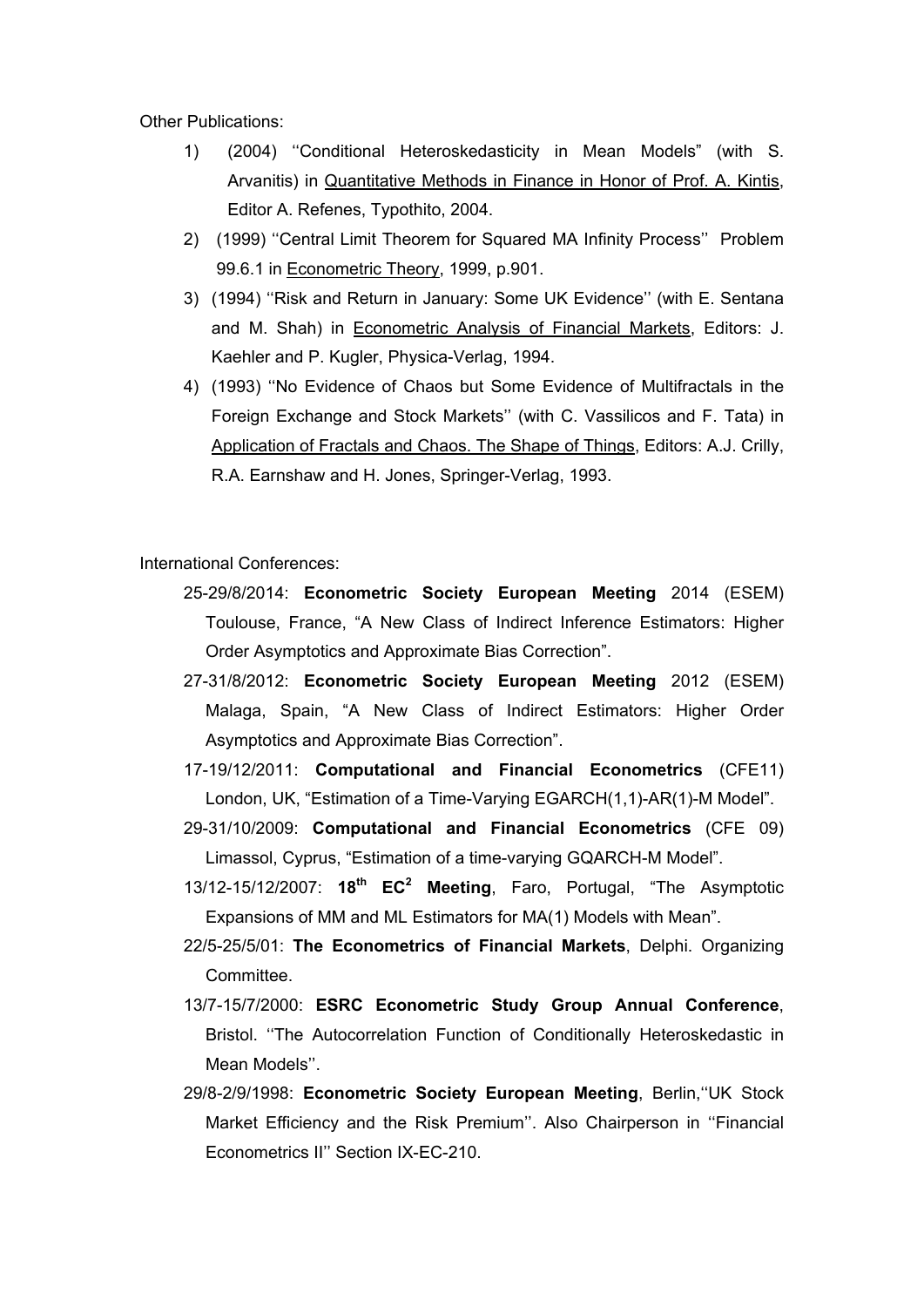- 29/5-31/5/1998: **International Conference in Economic Integration and Transformation**, Toronto, ''Testing Asset Pricing Models : The Case of Athens Stock Exchange''.
- 24/8-28/8/1992: **Econometric Society European Meeting**, Brussels, ''An EM Algorithm for Conditionally Heteroskedastic Factor Models''.
- 30/3-2/4/1992: **Royal Economic Society Annual Meeting**, London, ''An EM Algorithm for Conditionally Heteroskedastic Factor Models''.
- 2/9-6/9/1991: **Econometric Society European Meeting**, Cambridge, ''Testing for GARCH Effects: A One-sided Approach''.

Coauthors' Presentations

- 2012 Econometric Society European Meeting, Malaga Spain, "Stochastic Expansions and Moment Approximations for Three Indirect Estimators" (by S. Arvanitis.
- 2012 Econometric Society European Meeting, Malaga Spain, "Estimation and Properties of a Time-Varying EGARCH(1,1) in Mean Model" (by S. Anyfantaki)
- 2011 Seminar Series Dept. of Economics, University of Ioannina, "A New Class of Indirect Estimators and Bias Correction" (by S. Arvanitis)
- 2010 Seminar Series Dept. of Economics, Athens University of Economics and Business, "Stochastic Expansions and Moment Approximations for Three Indirect Estimators" (by S. Arvanitis)
- 10-12/12/2010 Computational and Financial Econometrics (CFE10) London, "Edgeworth Expansions of the QMLEs in the EGARCH(1,1) Model" (by D. Kyriakopoulou)
- 10-12/12/2010 Computational and Financial Econometrics (CFE10) London, "Estimation of time-varying GARCH-M models" (by S. Anyfantaki)
- 17-22/8/2010 European Meeting of Statisticians (EMS), Piraeus, "Edgeworth Expansions of the QMLEs in the EGARCH(1,1) Model" (by D. Kyriakopoulou)
- 22-23/7/2010 Conference in Honour of Sir David F. Hendry, St. Andrews, "Edgeworth Expansions of the QMLEs in the EGARCH(1,1) Model" (by D. Kyriakopoulou)
- 7-11/7/2010 9<sup>th</sup> Conference on Research on Economic Theory & Econometrics (CRETE), Tinos, "Edgeworth Expansions of the QMLEs in the EGARCH(1,1) Model" (by D. Kyriakopoulou)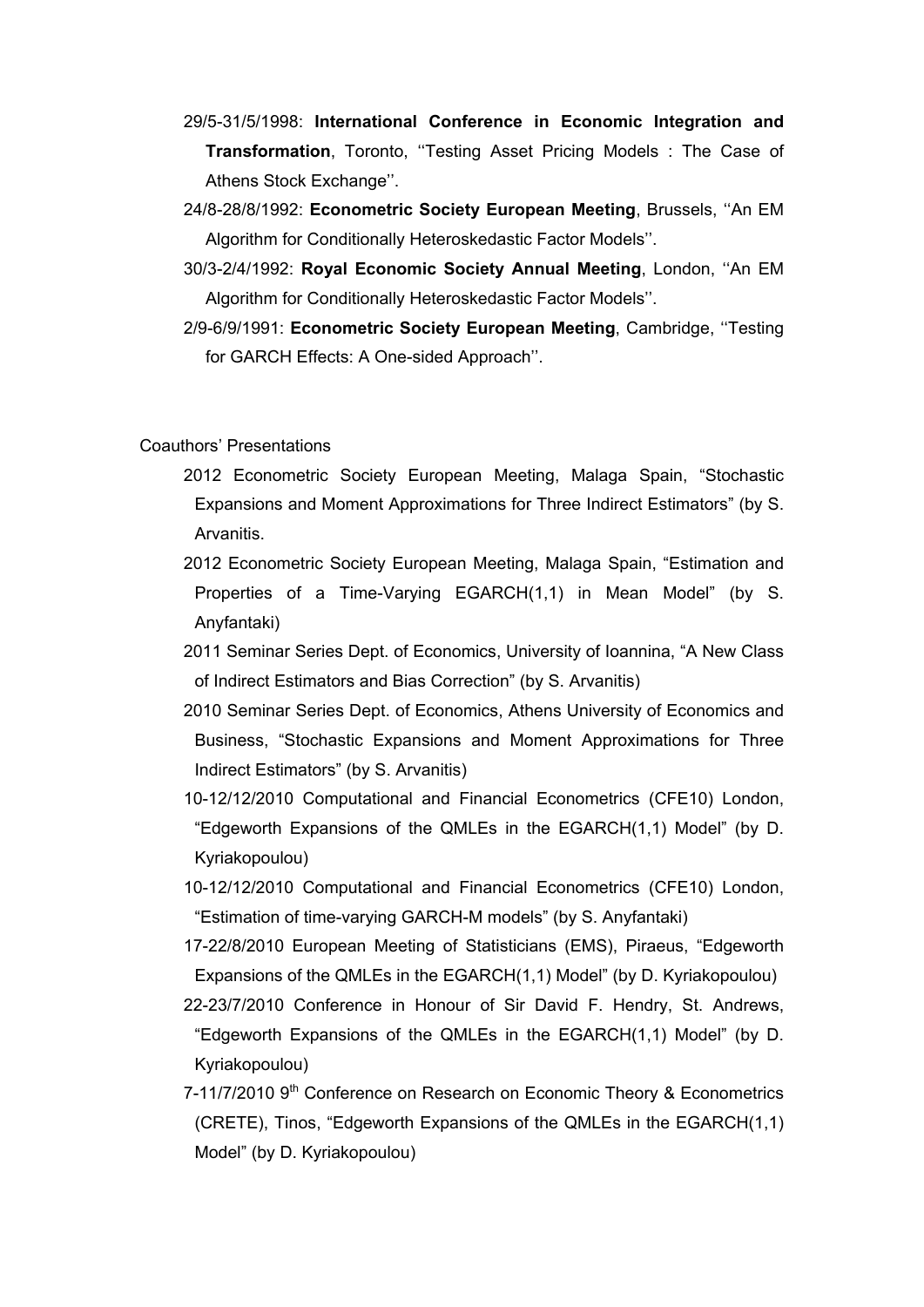- 28/6-2/7/2010 10<sup>th</sup> International Vilnius Conference on Probability Theory and Mathematical Statistics, Vilnius, "Edgeworth Expansions of the QMLEs in the EGARCH(1,1) Model" (by D. Kyriakopoulou)
- 10-13/6/2010 The Rimini Conference in Economics and Finance (RCEF), Rimini, "Edgeworth Expansions of the QMLEs in the EGARCH(1,1) Model" (by D. Kyriakopoulou)
- 2009 Seminar Series Dept. of Economics University of Cyprus, "Stochastic Expansions and Moment Approximations for Three Indirect Estimators" (by S. Arvanitis)
- 20-31/10/2009 Conference on Computational and Financial Econometrics (CFE09), Limassol, "Estimation of time-varying GARCH-M models" (by S. Anyfantaki)
- 20-31/10/2009 Conference on Computational and Financial Econometrics (CFE09), Limassol, "Edgeworth Expansions of the QMLEs in the EGARCH(1,1) Model" (by D. Kyriakopoulou)
- 8-12/7/2009 8<sup>th</sup> Conference on Research on Economic Theory & Econometrics (CRETE), Tinos, "Edgeworth Expansions of the QMLEs in the EGARCH(1,1) Model" (by D. Kyriakopoulou)
- 2008 Seminar Series Dept. of Banking and Financial Management, University of Piraeus, "Stochastic Expansions and Moment Approximations for Three Indirect Estimators" (by S. Arvanitis)
- 11-14/7/2008 7<sup>th</sup> Conference on Research on Economic Theory & Econometrics (CRETE), Naxos, "Asymptotic Expansions of the MM and QML Estimators in the First Order Moving Average with Mean Models" (by D. Kyriakopoulou)
- 13-15/12/2007  $EC^2$  Meeting, Faro Portugal, "Asymptotic Expansions of the MM and QML Estimators in the First Order Moving Average with Mean Models" (by D. Kyriakopoulou)

Funded Research

2009-2010, Theory and Applications of Indirect Estimators Asymptotic Expansions, *Sponsor:* Basic Research Funding Program, PEVE 2. 2015-2017, Original Academic Publications, *Sponsor:* AUEB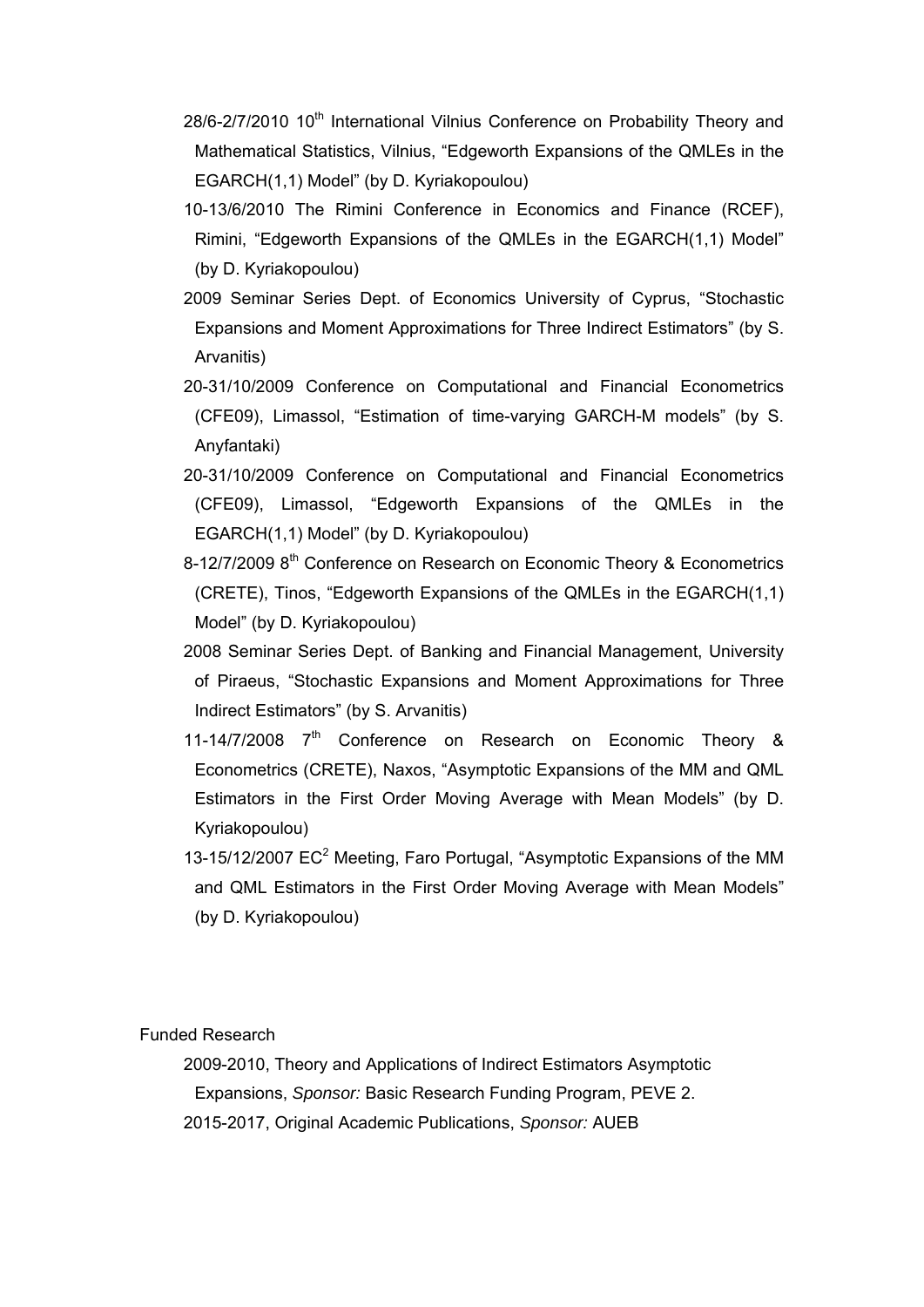Refereeing for International Journals:

Communications in Statistics-Theory and Methods, Econometric Theory, Economica, Journal of Economics and Finance, Journal of Econometrics, Journal of Financial Econometrics, Journal of Statistical Theory and Practice, Multinational Finance Journal.

Working Papers:

- 2014, "A Class of Indirect Inference Estimators: Higher Order Asymptotics and Approximate Bias Correction (Revised)" (with S. Arvanitis), http://wpa.deos.aueb.gr/docs/GMR2star-revis.pdf
- 2014, "On the Validity of Edgeworth Expansions and Moment Approximations for Three Indirect Inference Estimators" (with S. Arvanitis) http://wpa.deos.aueb.gr/docs/bias-ii-ee.pdf
- 2013, "Asymptotic Normality of the QML Estimator of the EGARCH(1,1) Model" (with D. Kyriakopoulou)

http://papers.ssrn.com/sol3/papers.cfm?abstract\_id=2236055

- 2013, "On the Validity of Edgeworth Expansions and Moment Approximations for Three Indirect Estimators (Extended Revised Appendix)" (with S. Arvanitis) http://wpa.deos.aueb.gr/docs/bias-ii-revis-jspi-ta.pdf
- 2012, "Estimation and Properties of a Time-Varying EGARCH(1,1) in Mean Model" (with S. Anyfantaki)

http://wpa.deos.aueb.gr/docs/ar\_egarch2\_new2.pdf

- 2011, "Stochastic Expansions and Moment Approximations for Three Indirect Estimators" (with S. Arvanitis), http://wpa.deos.aueb.gr/docs/bias-ii-f.pdf
- 2011, "A New Class of Indirect Estimators and Bias Correction" (with S. Arvanitis), http//wpa.deos.aueb.gr/docs/GMR2star.pdf
- 2011, "Bias Correction of ML and QML Estimators in the EGARCH(1,1) Model" (with D. Kyriakopoulou) http://wpa.deos.aueb.gr/docs/paper-bias-correction-Oct.pdf
- 2004, "Aspects of the Geometry of Indirect Inference " (with S. Arvanitis).
- 2002, "GMM Bias of an Asymmetric Stochastic Volatility in Mean Model: A Monte Carlo Study" (with S. Arvanitis).
- 2002, "Moments and Dynamic Structure of a Time-Varying-Parameter Stochastic Volatility in Mean Model", D.P. 02-02, Intern. and Europ. Economic Studies, AUEB.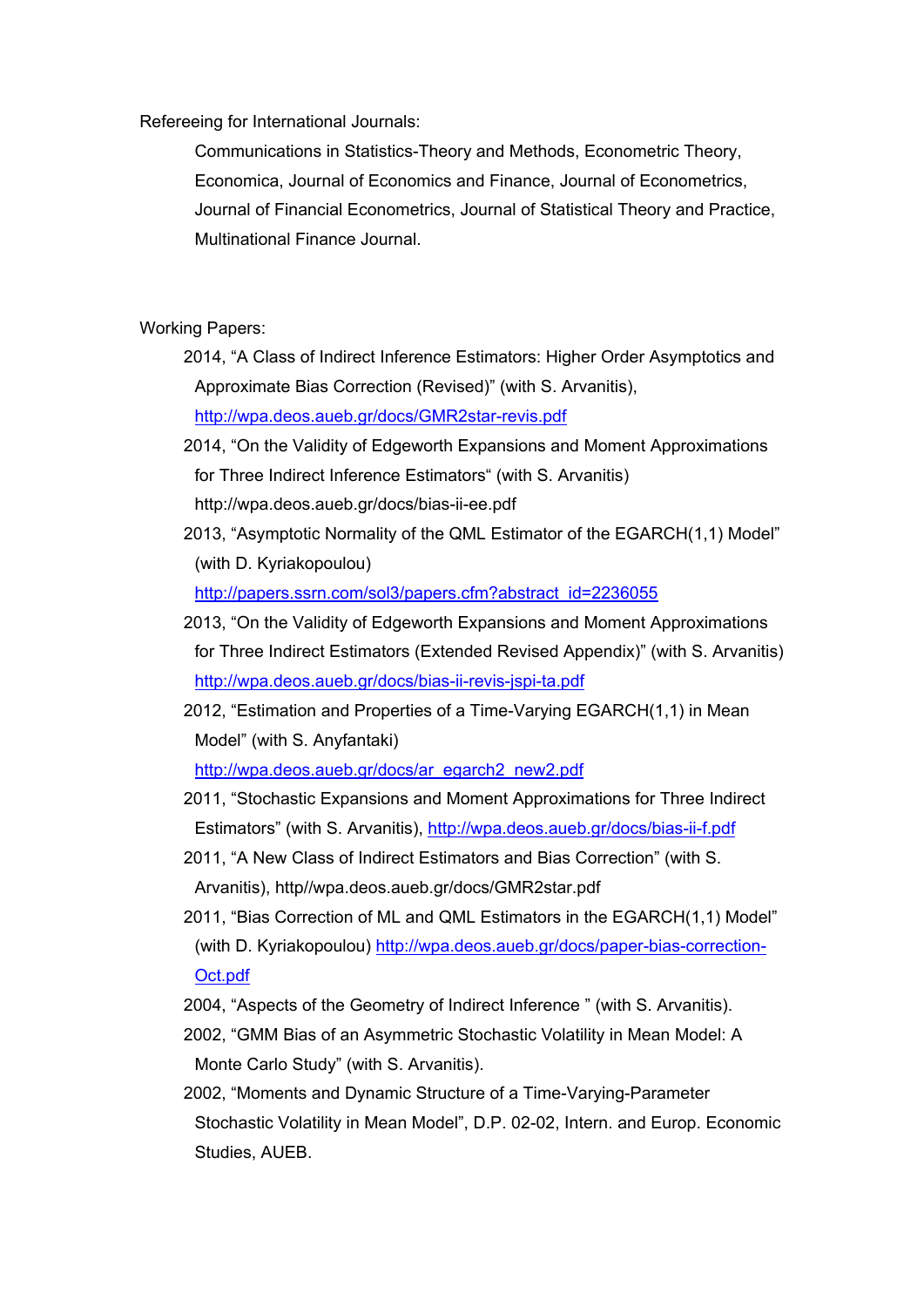- 2001, ''How does the Future Change our Past Views of the Present'' (with E. Sentana).
- 2001, ''A Family of Time-Varying Generalized Stochastic Volatility in Mean Models: Time Dependence and Higher Moments'' (with S. Arvanitis) paper presented at CEMFI and University Carlos 3<sup>rd</sup> de Madrid (October 2001).
- 2000, ''The Autocorrelation Structure of Conditionally Heteroskedastic in Mean Models'', DEOS D.P. 00-07, www.aueb.gr/users/demos/WorkingPapers/hetlndp.pdf

## Teaching:

Mathematics I ( $1<sup>st</sup>$  year undergraduate) Quantitative Methods in Finance (undergraduate) Econometric Applications in Finance (undergraduate, Masters) Advanced Econometrics (Masters) Econometric Theory (PhD) Corporate Finance (Masters) Financial Econometrics with Applications to International Finance (MSc) 2010-11, 2012-13 Econometric Topics (PhD) 2009-10, 2010-11, 2011-2012

Ex-PhD students:

Sofia Anyfantaki (2011), currently in Research Division, Bank of Greece. PhD title: An Econometric Investigation of the Risk-Return Relationship.

Dimitra Kyriakopoulou (2011), Postdoctoral Research Fellow in Econometrics, Louvain Catholic University. PhD title: Asymptotic Expansions of Econometric Estimators in Time Series Models

Stelios Arvanitis (2003), currently Assistant Professor, Dept. Economics, Athens University of Economics and Business. PhD title: Properties concerning Models exhibiting Time Varying Volatility and Indirect Inference **Estimators**